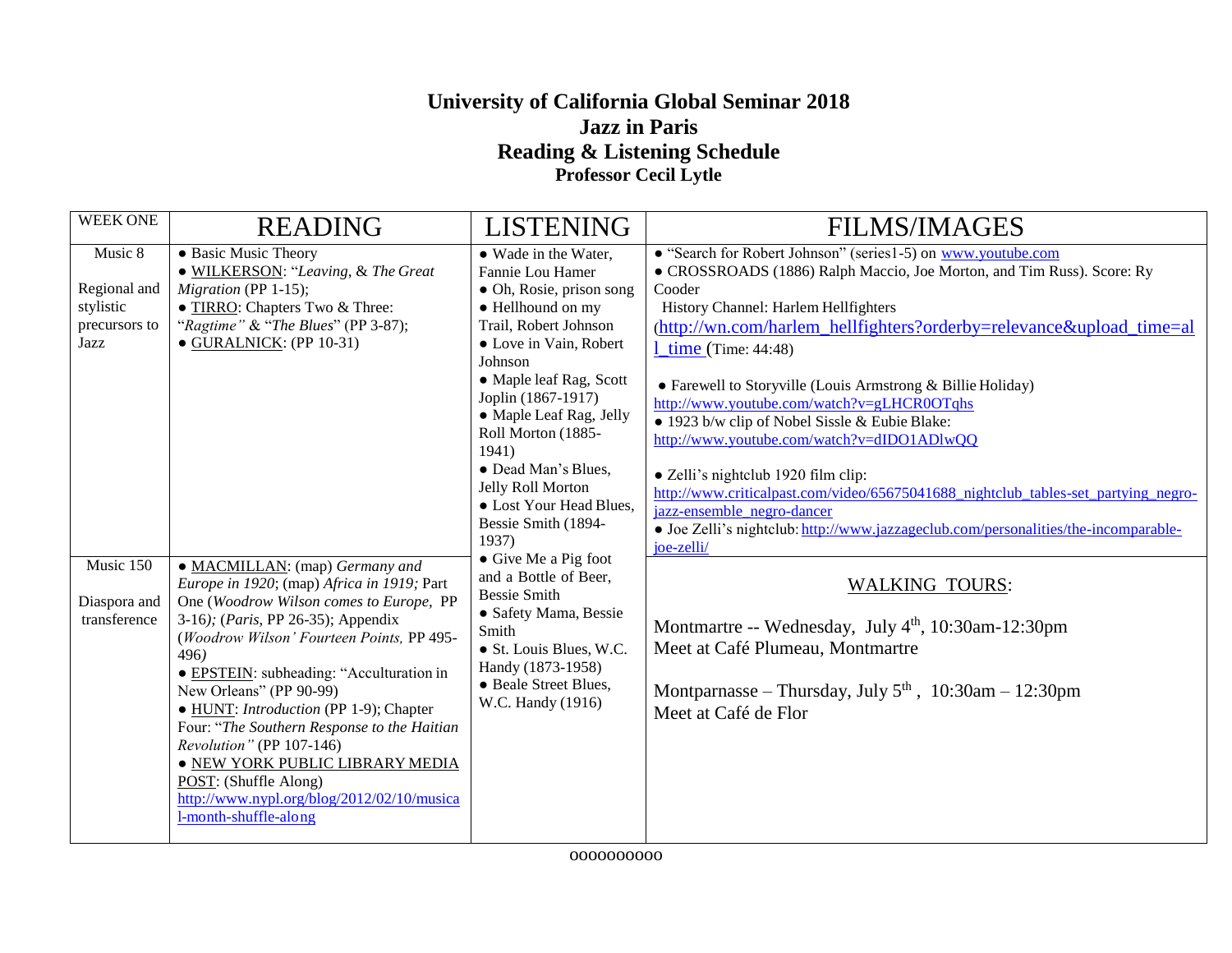| <b>WEEK TWO</b> | <b>READING</b>                                                | <b>LISTENING</b>                              | <b>FILMS/VIDEO</b>                                          |
|-----------------|---------------------------------------------------------------|-----------------------------------------------|-------------------------------------------------------------|
| Music 8         | • SLOTKIN: Chapter One, "Safe for                             | • Memphis Blues, James Reese                  | · Albert Ammons & Pete Johnson: "Boogie-Woogie Dream"       |
|                 | Democracy: The Lost Battalion and the                         | Europe & the 369 <sup>th</sup> Infantry Band  | http://www.youtube.com/watch?v=hRjKB2dmYBM                  |
| Ragtime         | Harlem Hell Fighters" (PP 1-11); Chapter                      | $(1881-1919)$                                 | • Art Tatum documentary:                                    |
| becomes a       | Three, "No Black in the Rainbow: The                          | • Down Home Rag, Europe's Society             | http://www.youtube.com/watch?v=LyeadNmtpNI&feature=related  |
| verb            | Origin of the Harlem Hellfighters, 1911-                      | Orchestra                                     | · Nicolas Brothers in "Stormy Weather"                      |
|                 | $1917$ " (PP 35-71);                                          | • On Patrol in N Man's Land,                  | http://www.youtube.com/watch?v=fNKRm6H-                     |
|                 | • BADGER. Chapter One: "Down Home                             | Europe's                                      | qOU&feature=related                                         |
|                 | Rag" (PP 10-16); Chapter Five: "The Clef                      | 369 <sup>th</sup> "Hellfighters' Band" (1919) | Ellington Orchestra (1930):                                 |
|                 | Club March" (PP 52-69)                                        | • All of No Man's Land is Ours,               | •http://www.youtube.com/watch?v=ih97QJmkgUo&feature=related |
|                 | • LLOYD: Introduction (PP xi-xiv);                            | James Reese Europe & the 269 <sup>th</sup>    | • Count Basie & Orchestra: CBS Sound of Jazz                |
|                 | Chapter Five: "Man of Montmatre" (PP                          | "Hellfighters' Band"                          | http://www.youtube.com/watch?v=K1Ok2Gjf1T4                  |
|                 | $72 - 122$                                                    | • "Si tu Vois ma Mere" (If You see            | • Black and Tan Fantasy, Duke Ellington                     |
|                 | COLLIER: Chapters 1-6, (pp 1-68)                              | My Mother) Sidney Bechet                      | • "Ballet Mécanique" 1924 film by Dudley Murphy &           |
|                 |                                                               | · Potato Head Blues, Louis Armstrong          | Ferdanand Leger                                             |
| Music 150       | $\bullet$ Jackson. Chapters 3 ( <i>Jazz &amp; the City of</i> | $(1901-1971)$                                 | Miguel Zenon, Tipico:                                       |
|                 | Paris) and Chapter 4 (The Meaning of                          | • Struttin' with Some Barbecue, Louis         | https://www.youtube.com/watch?v=4Hbl1OE3K0U                 |
| Vocal music     | Jazz: America, Nègre, and Civilization)                       | Armstrong                                     |                                                             |
| becomes         | PP 52-103;                                                    | • Hotter than that, Louis Armstrong           |                                                             |
| instrumental    | <b>BECHET:</b> Chapters 1-3 (PP 1-60)                         | • West End Blues, Louis Armstrong             |                                                             |
|                 |                                                               | • East St. Louis Toodle-Loo (1927),           |                                                             |
|                 |                                                               | Duke Ellington (1999-1974)                    |                                                             |
|                 |                                                               | • East St. Louis Toodle-Loo (1937),           |                                                             |
|                 |                                                               | Duke Ellington                                |                                                             |
|                 |                                                               | • Concerto for Cootie, Duke Ellington         |                                                             |
|                 |                                                               | (1940)                                        |                                                             |
|                 |                                                               |                                               |                                                             |

oooooooooo